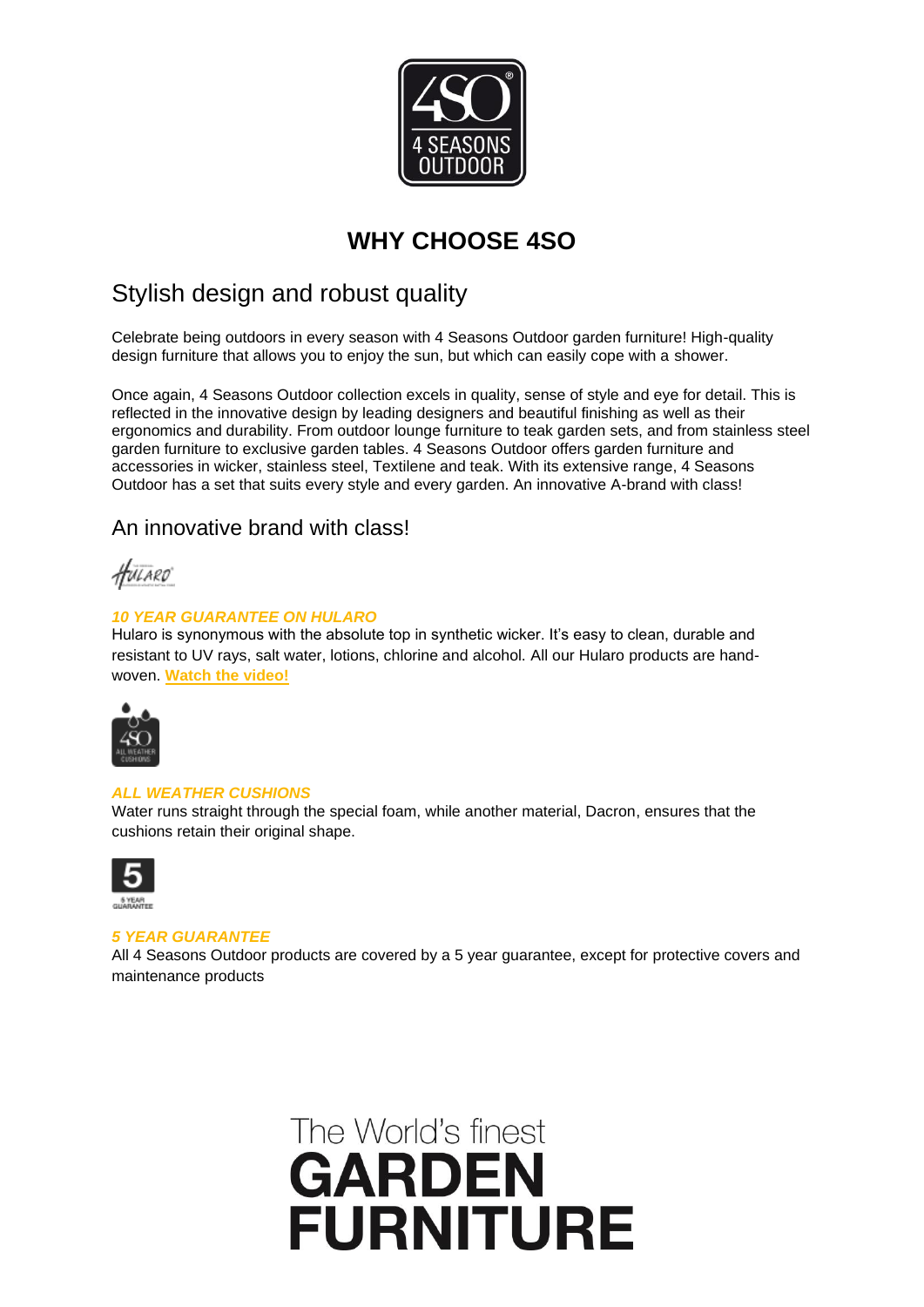

# THE WORLD'S FINEST GARDEN FURNITURE

Stylish design and robust quality: celebrate being outdoors in every season with 4 Seasons Outdoor garden furniture! High-quality design furniture that allows you to enjoy the sun, but which can easily cope with a shower. 4 Seasons Outdoor offers garden furniture and accessories in wicker, stainless steel, Textilene and teak. With its extensive range, 4 Seasons Outdoor has a set that suits every style and every garden. An innovative A-brand with class!

4 Seasons Outdoor garden furniture stands out in terms of quality, style and detail – all innovative creations by leading designers, combining a fabulous finish with ergonomic comfort and durability. Unsurprisingly, 4 Seasons Outdoor offers a 5 year guarantee on all its garden furniture and even a 10 year guarantee on wicker garden furniture!

## THE COMPANY AND ITS **HISTORY**

4 Seasons Outdoor has been actively involved in Indonesia since the early 1990s. It began with the import of teak garden furniture and cane furniture. During the years that followed, an intensive working relationship developed with two large factories on the Indonesian island of Java. They were partly acquired by 4 Seasons Outdoor in 2002, as a result of which the company gained control over production and sales strategies. Around the turn of the century, 4 Seasons Outdoor introduced plastic threads, which were woven in a frame. After a period spent further developing the threads and the aluminium frames, 4 Seasons Outdoor is now offering a fantastic range of garden furniture, with a standard guarantee of no fewer than three years! This innovative approach has contributed to the huge growth of the brand in recent years, with 4 Seasons Outdoor furniture now available throughout most of Europe.

#### DEVELOPMENT AND INNOVATION

Product development has become a very important part of 4 Seasons Outdoor's operations. The European designers at 4SO work closely with the manufacturers in Indonesia. It is on this unique basis that 4 Seasons Outdoor takes on the challenge of surprising the market with new developments every year. The success of this formula is demonstrated, among other things, by the fact that 4 Seasons Outdoor won the most important international garden furniture prize in 2006 and 2007. In 2008, the range was crowned as the best overall concept at Dutch garden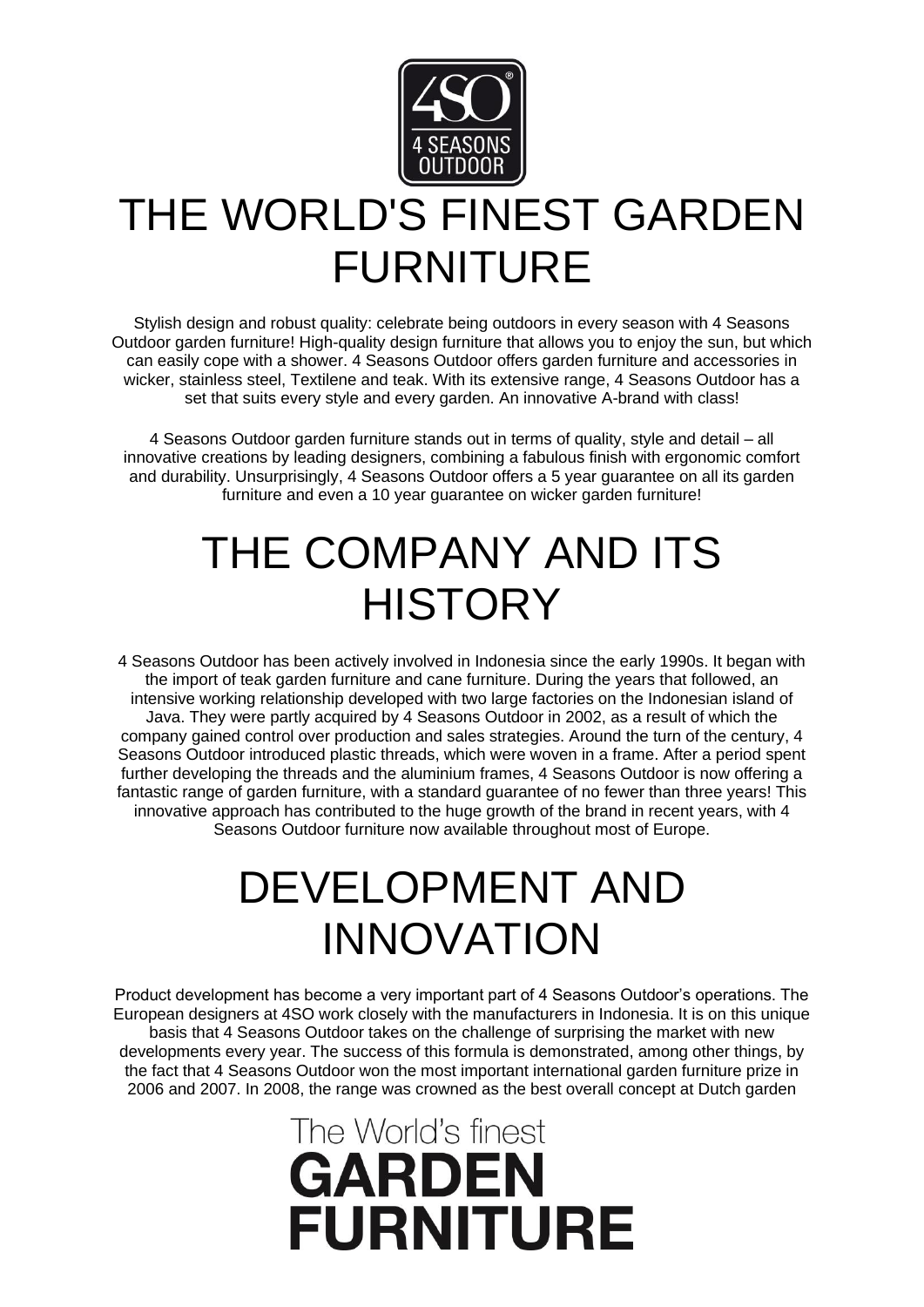

centres, while 4 Seasons Outdoor was named the 'Best Managed Company' in 2009, 2010 and 2011. In 2013 and 2017 4 Seasons Outdoor has won the B3 design award.



### PRODUCTION

All the production activities of 4 Seasons Outdoor are based in Indonesia, where around 7,000 weavers work in the factories – this is the number required to meet the demand. Almost one hundred quality controllers closely monitor every stage of the production process to guarantee that the end products are perfect. After the final check, the furniture is packed and transported to customers all over Europe.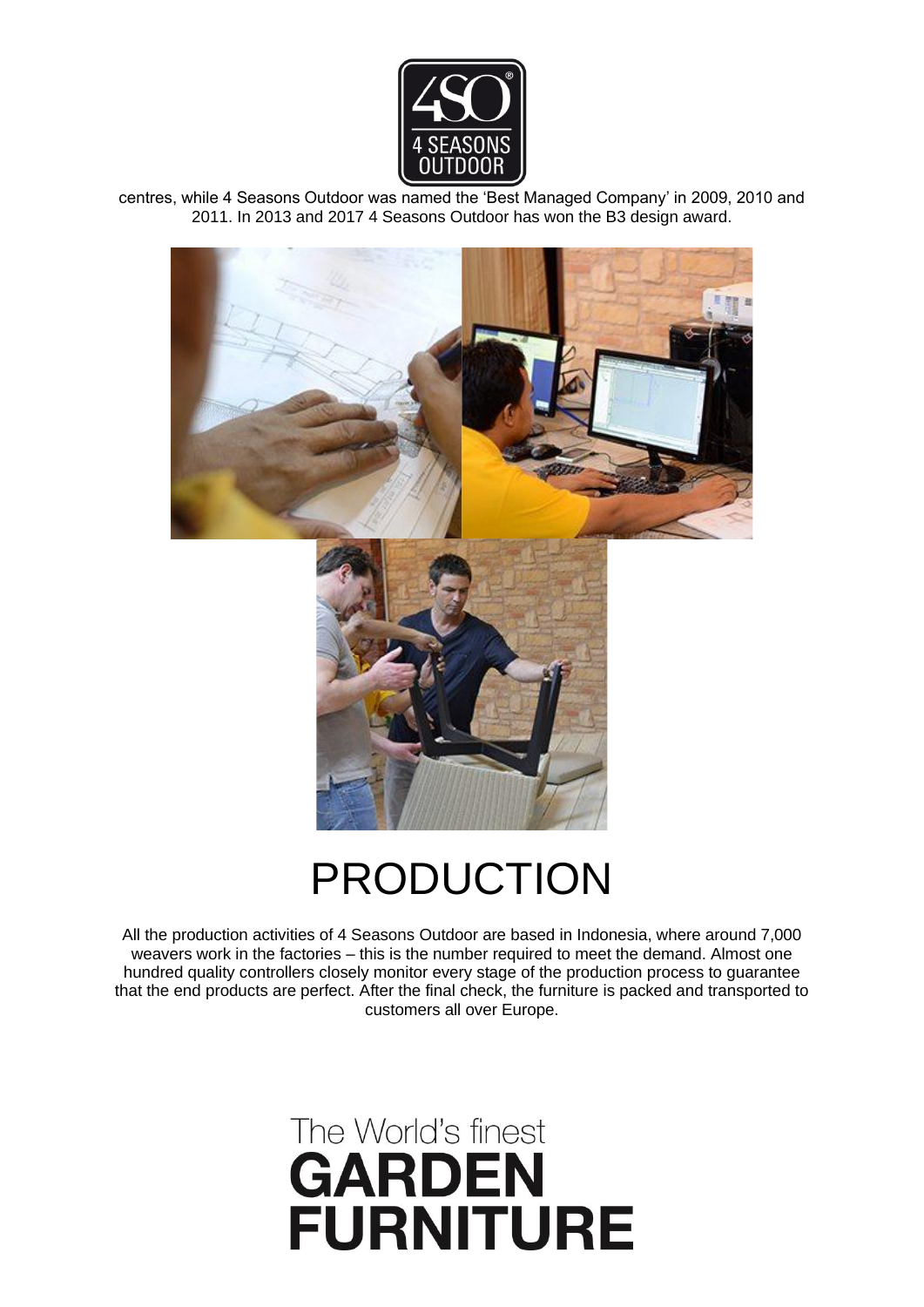



# LOGISTICS AND DISTRIBUTION

By maintaining stocks in Indonesia on a permanent basis, 4 Seasons Outdoor can deliver its products directly from that country, ensuring favourable container conditions. 4 Seasons Outdoor supplies exclusively to dealers through a selective dealership system. Only existing customers who have shown their commitment to the brand and who reflect the desired image on the sales floor may be designated as dealers. A dealer agreement with 4 Seasons Outdoor forms the basis for a healthy working partnership. Support in terms of sales and service is a key part of the agreement.